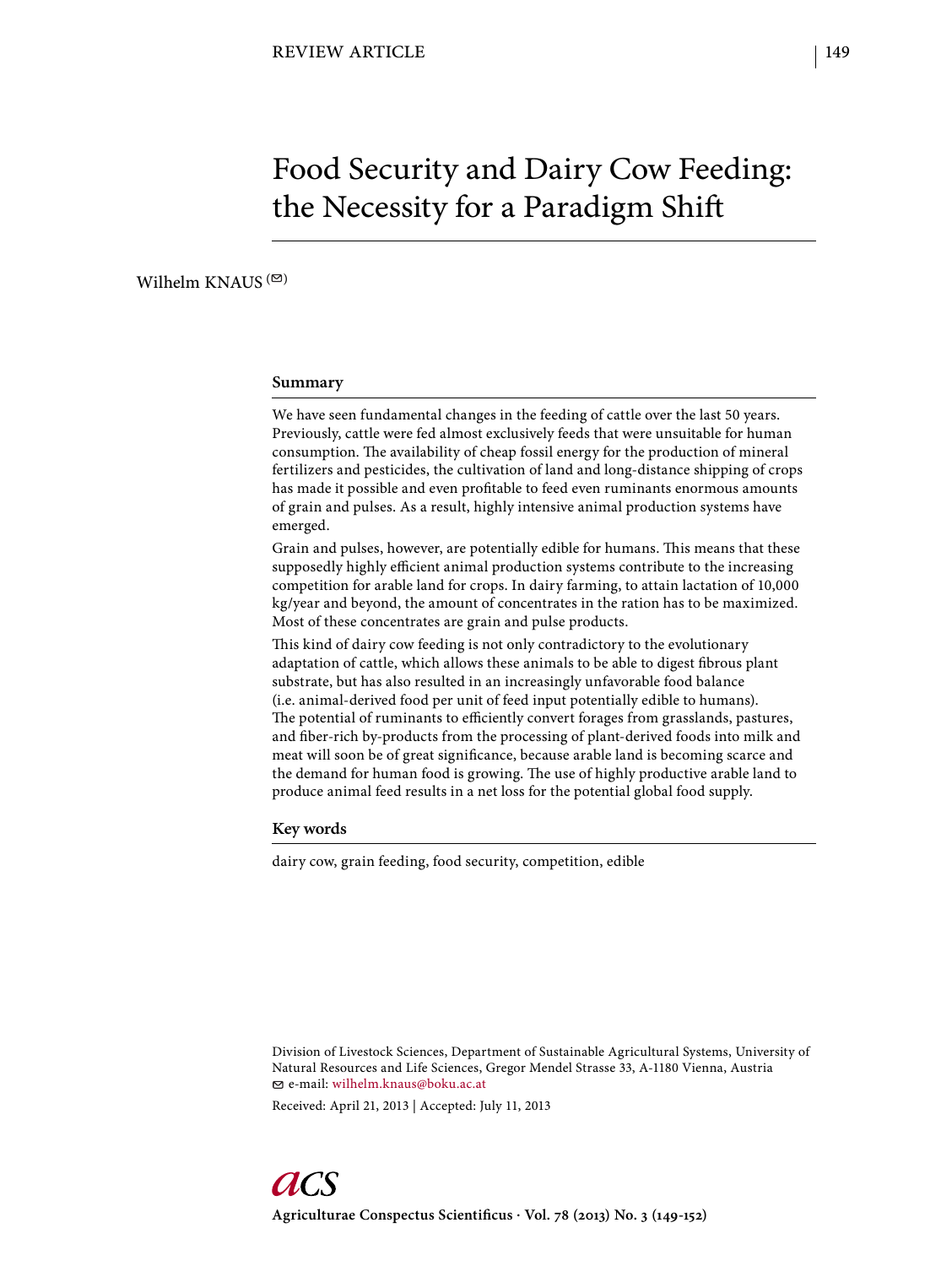# **Introduction**

The competition for arable land to grow food, feeds, and biomass for fuel production (mostly from grain) has reached an all-time peak. Recent publications suggest that crop production would have to about double to keep up with the estimated demands resulting from population growth, dietary changes (especially meat consumption), and increasing bioenergy use, unless there are dramatic changes in agricultural consumption patterns (Foley et al., 2011).

The production of animal-derived foods cannot be viewed independently from the global food security situation (Flachowsky, 1992). The Global Food and Agriculture Organization of the United Nations (FAO) estimates that global grain production will have to increase by 40% between 2006/2008 and 2050 in order to meet the increasing demand for food and feed (FAO, 2009). The additional demand for grain used to produce fuel is not included in this estimation and is therefore an element of uncertainty. Furthermore, it must be taken into account that the annual growth rate for the world's grain production sunk from 3.2% to 1.5% between 1960 and 2000 (FAO, 2009).

Since the 1960s, we have seen a fundamental change in the way cattle are fed in affluent countries. Up to that time, for economic reasons, cattle were fed almost exclusively forages. Increasing crop yields on arable land, facilitated by the use of mineral fertilizers and the application of pesticides, the reduced cost for long distance shipping of grains and pulses, and international trade opportunities have made it profitable to feed concentrates not only to monogastric animals, but also in increasing amounts to ruminants.

# **Sustainable animal agriculture**

In the long run, humankind can only continue to exist in balance with nature. Nature does not need humans, but humans need a sound environment. For this reason it is our duty to make a long term co-existence possible (Dürr, 1996). This fundamental dependency on cultivated and permanently fertile agricultural land and the resulting responsibility for future generations were pointed out by the so-called Brundtland Report in October of 1987. When applied to our food system, it means we need a form of agriculture that meets the needs of the present without diminishing opportunities for the future (WCED, 1987). Heitschmidt et al. (1996) broadly defined sustainable agriculture as "ecologically sound agriculture" and more narrowly as "eternal agriculture, that is, agriculture that can be practiced continually for eternity". With regard to the form of energy driving agricultural production, Heitschmidt et al. (1996) observed that the grazing of indigenous grasslands is one of the most sustainable forms of agriculture known today, because it needs the least amount of exogenous energy subsidies to function.

Of the globally available land surface, only about 12% is arable land; about twice this is grassland and pastures. Together, these make up all agriculturally used land, the rest is forest and barren land (Blum, 2012).

# The importance of ruminants

The domestication of wild animals was a major cultural achievement. Humans provided protection, shelter and care

for their captive animals, fed them non-edible feedstuffs, and in doing so, gained a valuable source of animal foods. Domestic ruminants have played a unique role in animal agriculture, since they are able to feed on fibrous plant substrate, which is plentifully available on grasslands and pastures. Their digestive systems can make use of the nutrients and energy bound in fibrous plant materials in amounts that simple-stomached animals like pigs and chickens cannot. Small ruminants are at a disadvantage as compared to large ruminants with regard to the digestion of fibrous plant substrate. Rumination capacity (g neutral detergent fiber/min) increases proportionally with higher body weight, but energy requirements for maintenance are related to body weight to the power of three quarters (Van Soest et al., 1994). For this reason, cattle are superior to sheep and goats in producing animal foods from a given amount of fibrous plant material.

#### **Feeding high-grain diets to ruminants**

The provision of energy-dense diets to modern high-yielding dairy cows seems to be an inevitable necessity. As dairy cows' potential for milk synthesis has been continuously increased by efficient breeding measures over the past few decades, feed intake has not risen sufficiently to support the animals' higher nutrient and energy demand. In order to compensate for the growing gap between energy demand and supply, dairy cow ration formulation has moved towards the inclusion of high quality forages on the one hand, and the necessity of feeding concentrate (mostly grain) on the other. This way, an ever-increasing productivity, defined as milk output per unit of feed intake, has been realized.

The reason why more and more concentrate-rich rations are being fed not only to monogastric animals like pigs and chickens but also to ruminants over the course of the last few decades described Van Soest (1994a) as follows: "The feasibility of feeding all-concentrate rations to ruminants was in doubt before 1950, but the fact that the cost per unit of net energy was less for corn grain than for forage pushed ruminant nutrition research to solve the problems of digestive disturbances that frequently resulted from concentrate feeding. … Concentrates are fed to animals only in developed Western societies when the cost of food energy per unit is less for concentrates than for fibrous feed."

German veterinarian and biologist R. R. Hofmann questioned the scientific orientation in plant and animal production (Hofmann, 1983) as far back as 1983. His field observations 30 years ago resulted in a harsh criticism of the emerging and partially already established practice of intensive grain feeding, both to livestock in general and to ruminants in particular. Corn and other cereals are foods that are potentially edible by humans. The energy-intensive conversion of grain and pulses into protein effected by feeding concentrates to cattle and sheep adapted to high-fiber rations is an expensive and anti-biological paradox practiced by affluent countries (Hofmann, 1983). In the long run, this causes environmental damage and hinders the spread of regionally adapted ruminants.

This trend was sustained over the last two decades, but now seems to have reached its economic limits, as the prices for concentrates have increased greatly due to speculative trading with agricultural commodities around the globe and the emerging competition between food, feed, and fuel.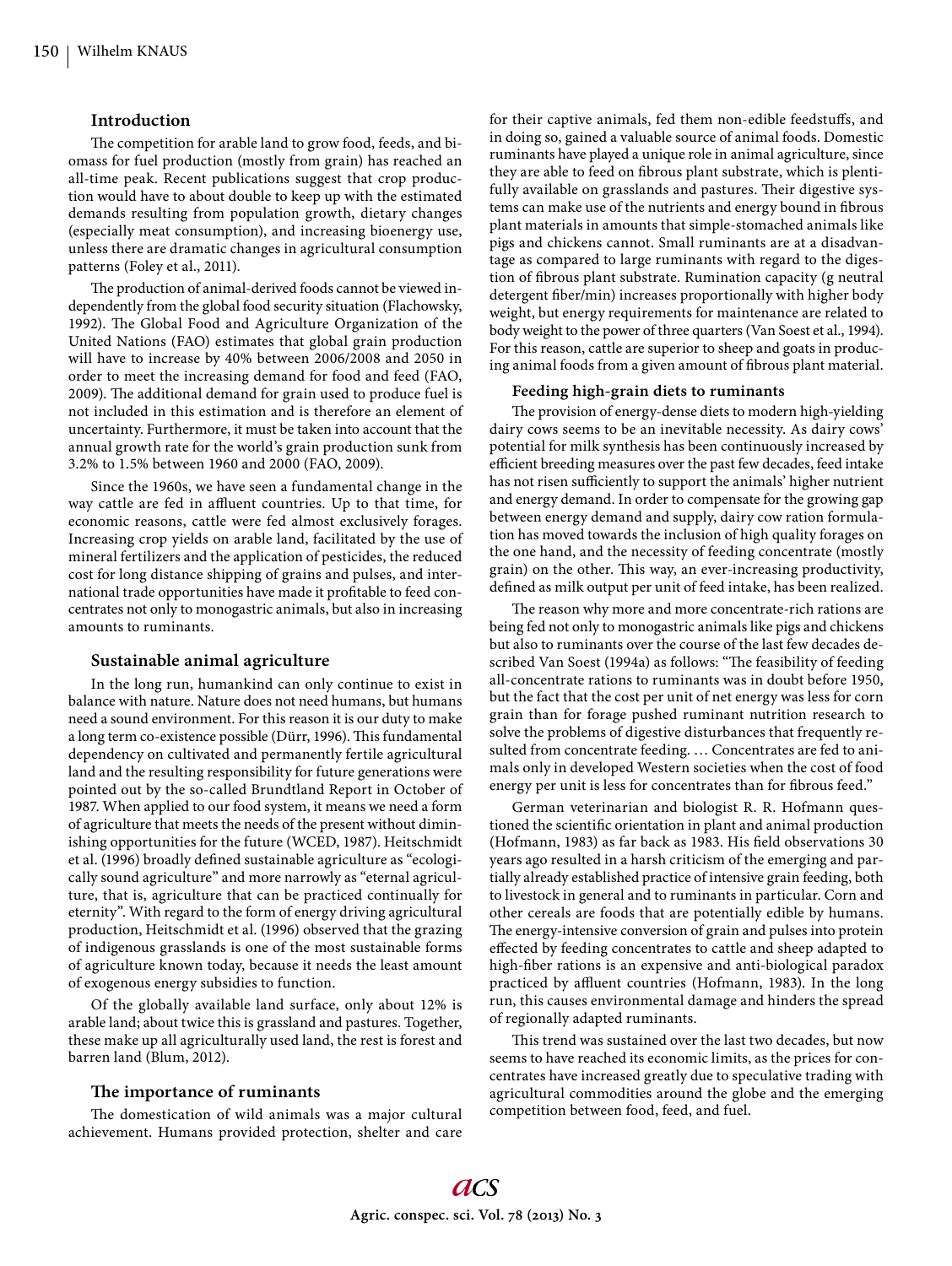#### **Milk yield and forage concentrate ratio**

The dietary energy and protein requirements for the maintenance of a dairy cow are a substantial part of the total requirements, but they remain practically constant independent of milk performance (Bauman, 1995). In order to reduce the dietary cost for each kg of milk produced, it is desirable to increase milk performance in dairy cows through breeding, feeding, management, etc., allowing producers to distribute the nutritional load necessary to fulfill maintenance requirements over a greater amount of milk. A stronger dilution of the maintenance costs by increasing milk performance results in an improved productive efficiency (milk output in relation to nutrient intake).

When the targeted milk performance in dairy cows is very high over a short period of time (i.e. lactation performances of 10,000 kg and above), it is crucial that nutrient density and energy levels be maximized within the first half of the lactation period by including the highest possible amounts of concentrate in the ration. This results in a ration that is, both in composition and structure, completely contradictory to the evolutionary adaptation of cattle to fibrous low quality plant substrate, an evolutionary adaptation that is the product of millions of years of strict selection.

An average of over 40% concentrate in the ration (on a dry matter basis) is required when lactation performance is 9,000 kg and higher (Haiger, 2005). According to Breves (2007), a daily milk yield of 45 to 50 kg is achieved between weeks 7 and 14 of lactation, assuming a cow produces 10,000 kg of milk during a standard lactational period of 305 days. As the maximum daily dry matter intake capacity of such a cow is about 25 kg, it is necessary to push the daily use of concentrates to the limit to keep the negative energy balance as low as possible. However, the emergence of a strongly negative energy balance is unavoidable in these cows, even if the forage quality is optimal and the percentage of forage in the ration (dry matter) is only 40% (Breves, 2007).

Feeding ruminants in a manner that is so contradictory to their evolutionary adaptation with regard to their nutritional ecology also raises animal welfare and animal health questions in the long run. In addition, feeding ruminants large amounts of concentrates, which consist of components that are potentially edible to humans, needs to be critically evaluated from a resource conservation point of view as well.

#### **Adequate protein supplementation**

Although protein is a key nutrient for milk production and growth, energy supply is usually the first limiting factor in modern high-yielding dairy cows. The growing gap between possible feed energy intake and energy requirements in dairy cows during the first few weeks of lactation has become of increasing concern in practice and science over the past 4 decades as lactation performances have been continuously increasing. As a result, improving the energy efficiency of higher-yielding cows has been given a much higher priority than the efficiency of using feed protein to make milk protein.

In the light of the complexity of protein nutrition, the practical limitations in measuring feed nitrogen fractions and quantifying microbial protein synthesis as well as rumen-undegraded protein make it difficult to make accurate specifications for the feed protein fractions required by the animals. According to VandeHaar and St.-Pierre (2006), these are the reasons why protein efficiency has not increased as dramatically as energy efficiency. Furthermore, the economic consequences of underfeeding protein are greater than the risk of feeding protein in excess, so protein efficiency is more likely to be an issue when the prices of important protein sources like soybean meal rise considerably.

The immanent competition for human-edible plant substrate, along with the production of agrofuel and animal feed, will make it necessary to consider more seriously the efficient use of protein from grasses and forage legumes (Bocquier and González-García, 2010). Reducing farms'nutrient input by purchasing fertilizers and feeds, thus minimizing the stockpiling of nutrients on dairy farms, will even become more relevant from both an ecological and an environmental protection perspective in the near future.

# **Returns on edible inputs**

In a progressively globalized market, the way we produce our food cannot be viewed independently from shortages and hunger in other countries, because non-renewable resources are being used (i.e. mineral fertilizers, pesticides, etc.) to increase crop production on arable land. It was again Hofmann (1989) who seriously questioned the forced trends in the development of ruminant nutrition and feeding: "There is no doubt, man has domesticated predominantly such ruminant species which can easily, by evolutionary adaptation, utilize fibrous low-quality diets (v. Engelhardt et al., 1985) unfit for human consumption. It appears anti-biological if not immoral that much of to-days ruminant livestock production in affluent countries is based on grain feeding."

As far as we know today, cattle, sheep, and goats were domesticated between 8,500 and 11,000 years ago, primarily to give people access to sustainable sources of animal foods based on energy and nutrients bound up in abundantly available pasture substrate. In the course of this co-evolution, ruminants and humans have never been competitors for food, which made ruminants tremendously important for the development of humans in many parts of the world.

At the University of California, Davis, USA, Oltjen and Beckett (1996), analysed rations fed to dairy cows with a lactation performance level of 8,600 kg to determine the percentage of plant-based foods (mainly grain) they contained that could directly serve as human food (Table 1).

The meat and milk resulting from feeding a ration consisting of half forage and half concentrates (Ration I) contained only 57% of the energy that the edible foodstuffs in the ration contained. The protein content of the resulting animal foods amounts to 96% of the protein in the ration, protein which would also have been digestible for humans. These numbers clearly demonstrate that a high percentage of concentrates made up of mostly grain and soybean meal in livestock rations actually leads to a decrease in food (energy and protein) available for human consumption.

A positive food balance can be achieved if the livestock ration consists of approximately 70% forages and 30% concentrates, and if the concentrates in the ration contain approximately 70%